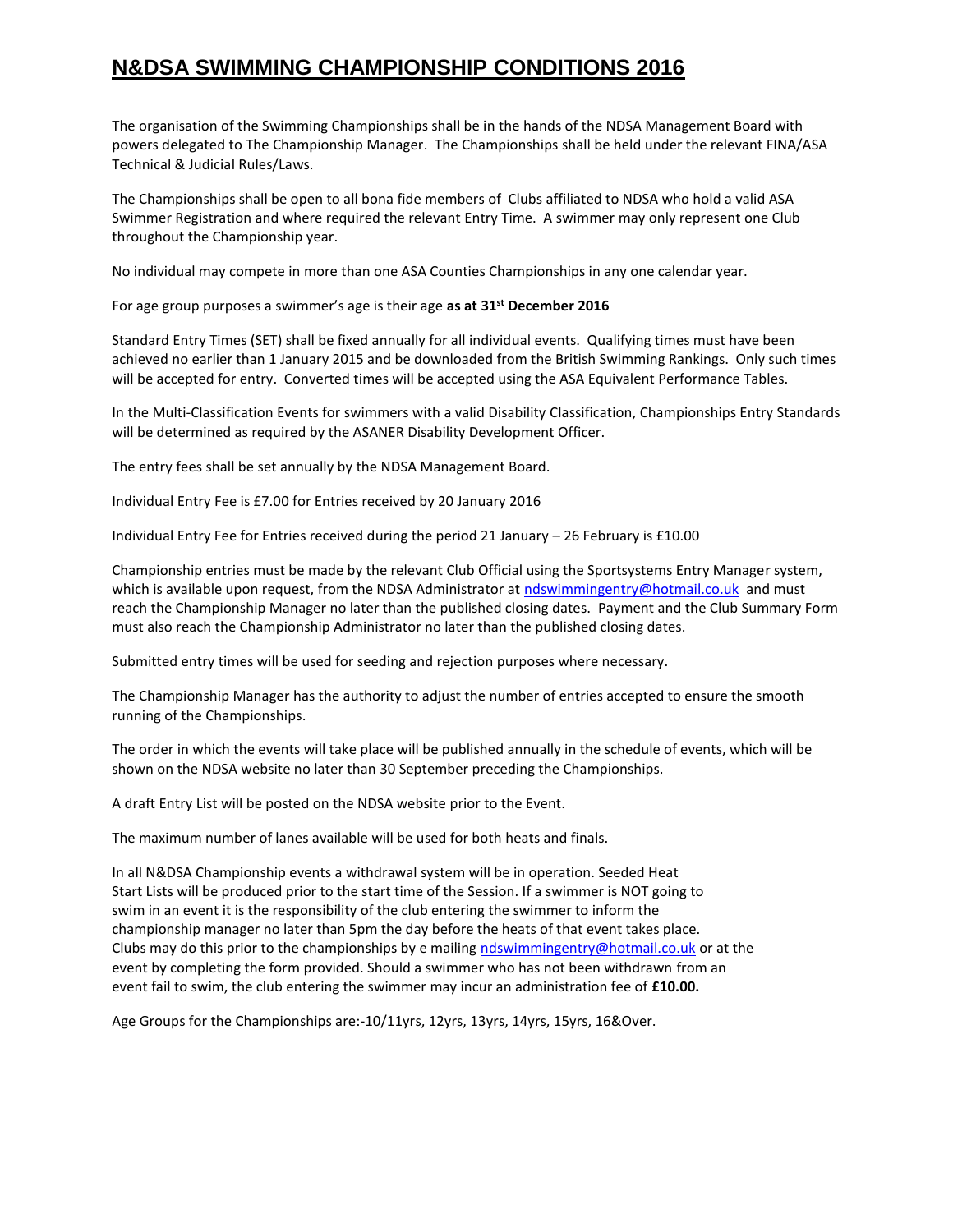## **N&DSA SWIMMING CHAMPIONSHIP CONDITIONS 2016**

Team staff requiring access to the poolside must be in possession of a Pass issued by the NDSA. The fee for 2016 is £25 per coach/team manager on poolside and covers the whole Championships. It is expected that all Team Staff can comply with the relevant ASA Child Protection Procedures and have attended a Team Managers Training Course.

For insurance purposes, please be advised that only coaches, team managers, competitors and Event staff will be allowed on poolside. On no account should any other persons be on poolside.

NDSA will NOT be responsible for any unaccompanied swimmers on the poolside. The responsibility falls on the club entering the swimmer.

It is the intention of the NDSA to provide a warm-up/swim-down facility at the Championships. These will be supervised by venue staff/warm-up marshals and the Championship Administrator. Swimmers using these facilities must follow any instructions issued by these persons. Clubs via their coaches/team managers will be held responsible for the behaviour/actions of their swimmers using these facilities.

Officials - The Championships cannot be run without a full team of licensed officials. Clubs must provide at least one licensed official for each day that they have a swimmer, or swimmers, competing. Failing to do so will result in a fine of £50 for each day where a club has a swimmer, but no official.

Photography – The rules and standing operating procedures (SOPs) of the facility where the Championships are being held must be observed and anyone wishing to use photographic equipment (including still, video, digital and mobile phone cameras) at any Championships Meet will be required to sign the ASA Video/Photography Book.

Names of finalists and reserve swimmers will be published in the pool hall and announced over the public announcement system.

Qualifying swimmers/teams **including the two reserves** not wishing to take part in a final are required to inform the Recorders no later than 15 minutes after the last individual/team event in the Session.

Withdrawals made after this time will be subject to a £15.00 administration charge. The responsibility of payment shall rest with the club under whose name the entry has been made. Exceptions may be made in special circumstances accepted by the Championship Administrator or their deputy.

NDSA medals shall be awarded to places 1-3 in all Championship events.

The NDSA Board has the power to vary the Championship Conditions prior to an event closing date.

If in doubt please contact the Championship Administrator at [ndswimmingentry@hotmail.co.uk](mailto:ndswimmingentry@hotmail.co.uk)

**The Lead Referee for the 2016 Championships is Mr Fred Murray who can be contacted at: [fredjmurray@sky.com](mailto:fredjmurray@sky.com)**